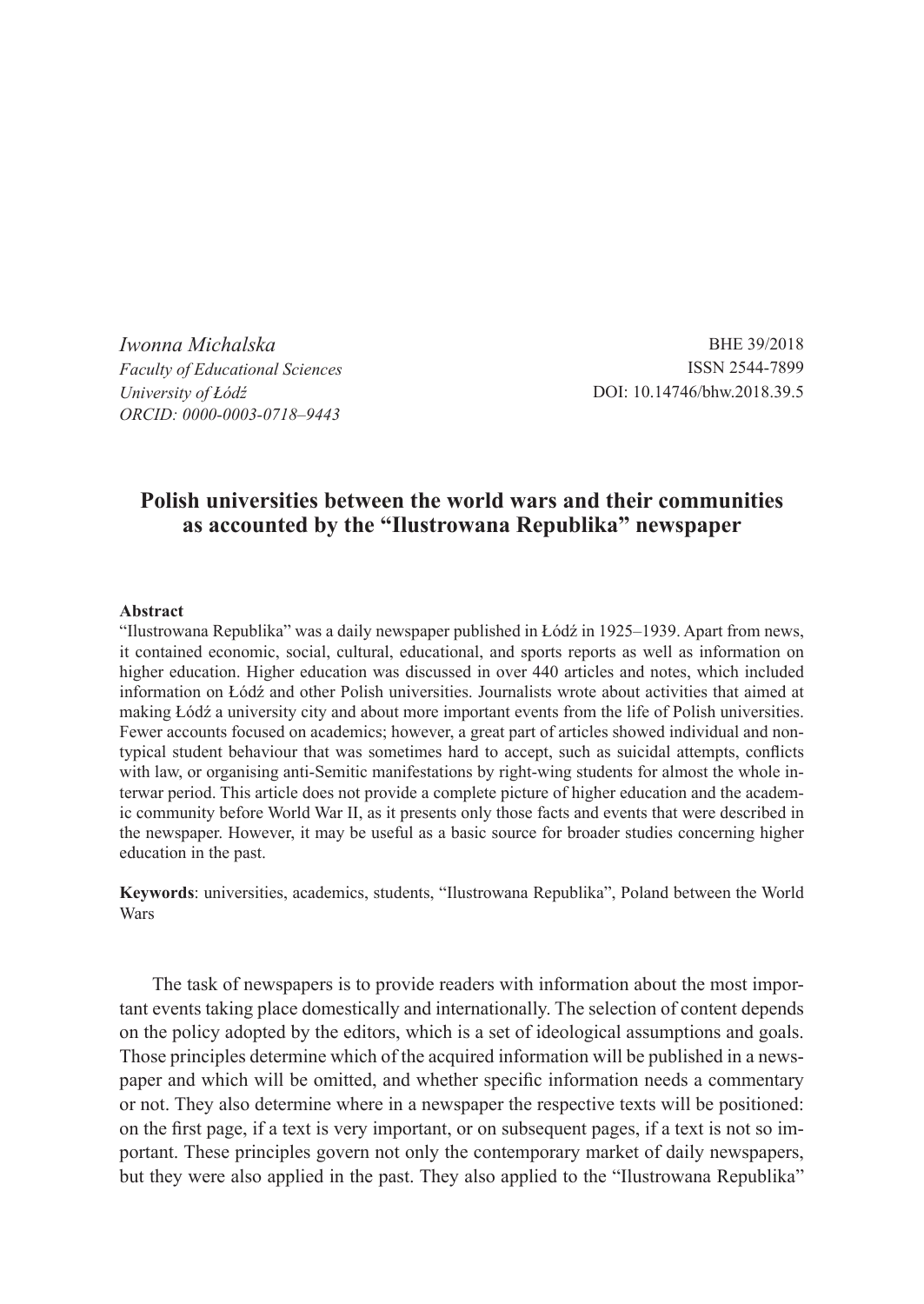daily newspaper, which was published from 1925 to 1939 in Łódź by the "Republika" (Republic) corporation. The main of the five shareholders and the CEO was the manufacturer Maurycy Ignacy Poznański<sup>1</sup>. The company, alongside such publishers as Pałac Pracy in Kraków, chaired by Marian Dąbrowski, Dom Prasy in Warsaw, founded by Henryk Budkiewicz and Antoni Lewandowski or Drukarnia Polska SA in Poznań, managed by Roman Leitgeber, was one of the largest publisher of popular press in Poland. According to Wiesław Władyk, the characteristic feature of the publishers of popular pressed, also called mass-circulation press was that: *They knew how to satisfy the expectations and tastes of readers, and how to make a good use of the political situation, making sure that no hasty policy demonstration affects their popularity*<sup>2</sup> .

This type of newspapers, although they called themselves apolitical, would often support propaganda campaigns or the views of larger political parties. This was the case with "Ilustrowana Republika", which, not being formally associated with any of the parties, after the May coup supported the governing party, and avoided criticising it or even sometimes expressed positive opinions about the policies of the central authorities<sup>3</sup>. Its founders: Marian Nusbaum-Ostaszewski – editor-in-chief, Leszek Kirkien, editor of the economic section and Władysław Polak, editor of the local section, created a newspaper addressed mainly to richer inhabitants of Łódź, the purpose of which was to provide readers with quick access to political, economic, social, educational, cultural and sport news, both local, domestic and international. They paid special attention to the problem of poverty in the city, caused by the great economic crisis of the 1930s, the condition of local education, the situation of teachers and pupils<sup>4</sup>, and university affairs. Concerning the latter topic, in the fifteen years of the existence of the newspaper, it published more than 440 articles and notes about university education.

"Ilustrowana Republika" was keenly interested in the creation of universities in Łódź. Each, even minor hint on this subject was duly reported. In May 1928, it was sadly noted that the grant request submitted to the Sejm of the Republic of Poland by a member of the Polish People's Party "Liberation", Antoni Langer, for the foundation of a technical university was rejected by the majority of votes of the Budget Committee<sup>5</sup>. Five months later, a similar request, and to a similar effect, was made by the Executive Committee for

<sup>1</sup> PACZKOWSKI, A., "Prasa polska w latach 1918–1939", Warszawa 1980, p. 167–169; WŁADYKA, W., "Prasa Drugiej Rzeczypospolitej", in: J. ŁOJEK, J. MYŚLIŃSKI, W. WŁADYKA, "Dzieje prasy polskiej"*,* Warszawa 1988, p. 111–114; HRYCEK, M., "Stosunki w łódzkiej prasie okresu międzywojennego. Polemika prasowa na łamach łódzkich dzienników na przykładzie "Głosu Polskiego" i koncernu Republiki", *Folia Litteraria Polonica* 2011, no. 1, p. 10–11; "Przegląd prasy łódzkiej", *Ilustrowana Encyklopedia Historii Łodzi*, no year, issue no. 9, p. 269.

<sup>2</sup> WŁADYKA, W., "Prasa…" , p. 111.

<sup>3</sup> C.f. e.g. PACZKOWSKI, A., "Prasa polska…," p. 169.

<sup>4</sup> C.f. e.g. MICHALSKA, I., "Życie łódzkich rodzin w czasach kryzysu ekonomicznego lat trzydziestych XX wieku w przekazie gazety "Ilustrowana Republika", *Wychowanie w Rodzinie* 2016, no. 2, vol. XIV, p. 195– 208; also, "Sprawy szkolnictwa nauczycieli i uczniów w łódzkim dzienniku "Ilustrowana Republika" w latach 1925–1939", *Przegląd Historyczno-Oświatowy* 2017, no. 3–4, p. 150–168.

<sup>5</sup> "Łódź nie otrzyma politechniki", *Ilustrowana Republika* (hereinafter: IR) 1928, no. 131, p. 1.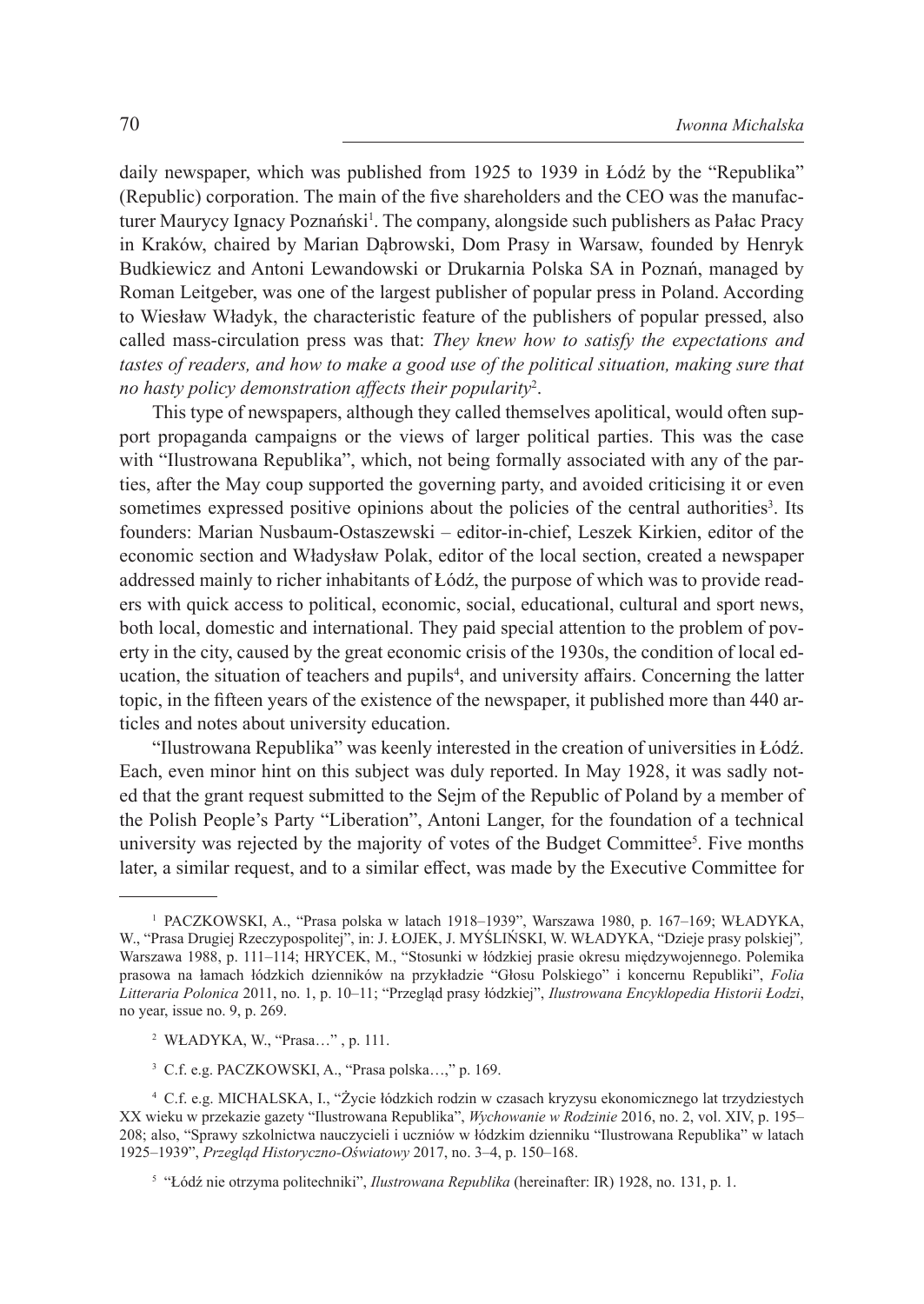the Celebrations of the 10th Anniversary of Independence, comprising, among others, the Deputy Voivode, the Mayor of Łódź, the Regional Superintendent of Schools and representatives of the Catholic and Protestant Church, and the Jewish qahal. The Committee adopted a resolution stating that, in order to commemorate the liberation of the Polish State, an academic institute should be founded in Łódź. Not specifying the expected type of university, it was declared that all efforts will be taken without delay, before 11th November. The newspaper reported that event and commented on it in the following way: *Concerning the nature of the university – it goes without saying that it should be a technical university. Only a technical university can meet the needs of an industrial centre*<sup>6</sup> . "Ilustrowana Republika" once again, in 1931, discussed the need for a technical university in Łódź, reminding that its plan, developed in 1864, was close to being implemented in subsequent years. A plot of land for the university building was allocated and a call for proposals for its design was completed. Meanwhile, a temporary building was rented and adapted for academic purposes, a chemical laboratory was set up, necessary research equipment was purchased, and a library was established. The laborious statutes provided for four years of studies in civil engineering, mining engineering and mechanics and technology, and 12 professorial chairs were to be founded. When a draft project was submitted to Petersburg for approval, Russian central authorities put a stop on it for political and economic reasons, fearing an accumulation of students among working-class circles and cautious about the promotion of education and development of a competitive industry in the Kingdom. The newspaper, referring to the long history of struggles for a technical university in Łódź as well as more recent events that took place a few years before, in the country that was once again independent, wrote sarcastically: *Łódź did not have a technical university back in the year 1865 (38,000 inhabitants). It still does not have one 60 years later, in 1931 (600,000 inhabitants)*<sup>7</sup> *.*

On the other hand, a branch of the Warsaw private university Wolna Wszechnica Polska (WWP) was successfully established in Łódź. The first note about that project was published in May 1928, saying that the Magistrate started preparations for opening a branch of that university in the next academic year. A special-purpose "working group" was appointed in order to cooperate with the authorities of the Warsaw University, recruit academic personnel and ensure appropriate premises and financing sources. In the same month, the newspaper reported a visit of the Warsaw WWP university, Teodor Vieweger in the Łódź City Hall to discuss the organisational and financial issues of the project<sup>8</sup>. The event triggered a press discussion on the purposefulness of this particular academic establishment. On the one hand, a longing for a university was expressed,

<sup>6</sup> "Wyższa uczelnia w Łodzi zostanie założona dla upamiętnienia wielkiej chwili – odzyskania niepodległości. Uniwersytet, czy politechnika*?*", IR, 1928, no. 27 [act. 273], p. 7.

<sup>7</sup> JÓZ. LIT., "Projekt politechniki w Łodzi był już całkowicie opracowany i bliski realizacji w 1864-tym. Dlaczego dotychczas nie uczyniono nic w tym kierunku*?*", IR, 1931, no. 103, p. 7.

<sup>8</sup> "Wolna wszechnica w Łodzi", IR, 1928, no. 132, p. 7; "Wolna wszechnica w Łodzi", IR, 1928, no. 141, p. 5; "Wszechnica w Łodzi", IR, 1928, no. 173, p. 5; "Pierwsza wyższa uczelnia w Łodzi", IR, 1928, no. 184, p. 7.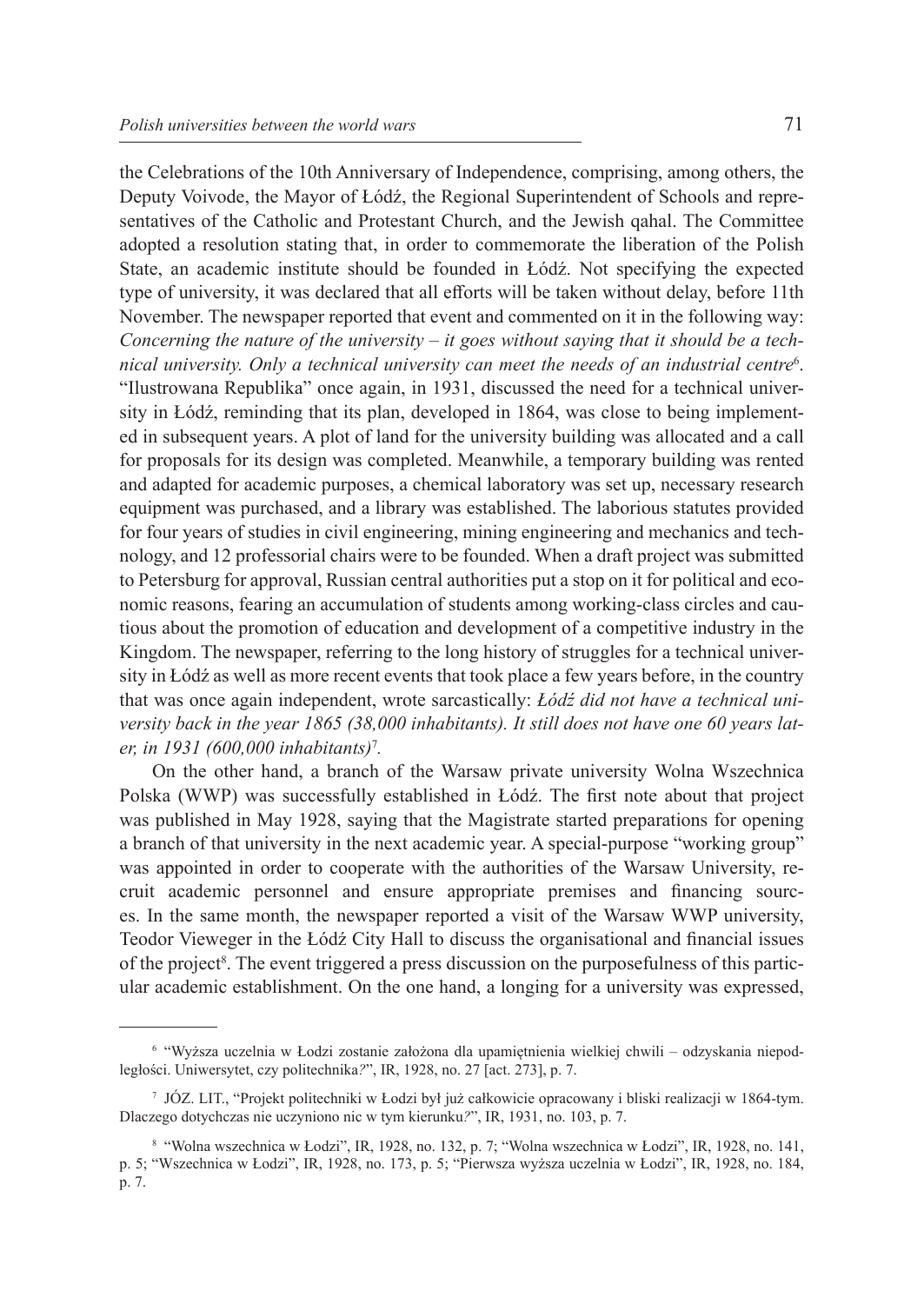which would increase the city's prestige, but, on the other hand, the industrial nature of the city suggested that a technical university would be more appropriate. In both cases, the fact that there were no local academics cooled the enthusiasm. It was concluded, with regret but also with hope, that a branch of the Warsaw university would have to suffice for the time being<sup>9</sup>.

Thanks to serious engagement and huge effort of the Łódź and Warsaw "parties", from successful negotiations to specific actions, on 28 October 1928, the university, frequently referred to as "a new type of university", was officially opened. "Ilustrowana Republika" reported that, in the presence of the cultural elites of Łódź, local authorities, delegates of student associations from Warsaw and the Vice Minister for Religious Denominations and Public Enlightenment, Sławomir Czerwiński, the opening speech was given by Teodor Vieweger, who emphasised the importance of the academic circles quickly responding to the needs of the changing reality. He explained: *The role of universities is becoming increasingly important, as they are responsible for supplying the community with a sufficient number of human resources with relevant academic qualifications. This, of course, means that universities must adapt to the current challenges posed by real life. We are far from modelling our university on mediaeval institutions. Today, life generates new kinds of universities*<sup>10</sup>. The meeting ended with a lecture on social hygiene prepared by Seweryn Sterling, PhD and the *Gaudeamus igitur* hymn<sup>11</sup>.

According to press releases, the university in Łódź initially offered studies at three faculties: Humanities (Polish studies, history, philosophy), Political and Social Science (law, economics) and Educational Sciences. The Faculty of Mathematics and Natural Sciences was opened soon after. In 1929, the university acquired rights thanks to which its diplomas were equivalent to diplomas of public universities. It also managed a Business College, which focused mainly on accounting. Initially, it was planned to open a College of Polish Culture, and in the late 1930s, preparations were made to start a Faculty of Chemistry

According to the "Ilustrowana Republika", the university personnel consisted of nearly 50 professors from Warsaw and the local academic resources, mainly working as teaching assistants or giving lectures on specific topics. A vast majority, i.e. 88% of the students of the Łódź branch were the residents of Łódź, and the other students came from the nearby area12. It is worth noting that the nationality of students and the purposefulness of the University's existence in the "Promised Land" was questioned in 1935 by the National Party, which raised a motion on the City Council meeting to withdraw the

<sup>9</sup> Cf. e.g. H.P., "Ani uniwersytet, ani politechnika!", IR, 1928, no. 1928, no. 275, p. 7; "Uniwersytet czy politechnika", IR, 1928, no. 276, p. 7; "Jakie względy przemawiają na korzyść założenia w Łodzi uniwersytetu", IR, 1928, no. 276, p. 7.

<sup>10</sup> "Historyczna chwila dla Łodzi. Uroczyste otwarcie oddziału Wolnej Wszechnicy", IR, 1928, no. 300, p. 7.

<sup>11</sup> H.P., "Mamy uniwersytet w Łodzi", IR, 1928, no. 278, p. 7; "Otwarcie wszechnicy w Łodzi", IR, 1928, no. 299, p. 3; "Historyczna chwila dla Łodzi. Uroczyste…", p. 7.

<sup>12</sup> "Na Uniwersytecie Łódzkim. Wszechnica …", p. 7; "10-lecie Wolnej Wszechnicy…", p. 7. Cf. also: "Skład osobowy i spis wykładów na rok akademicki 1936/37", Łódź 1936, p. 6–9.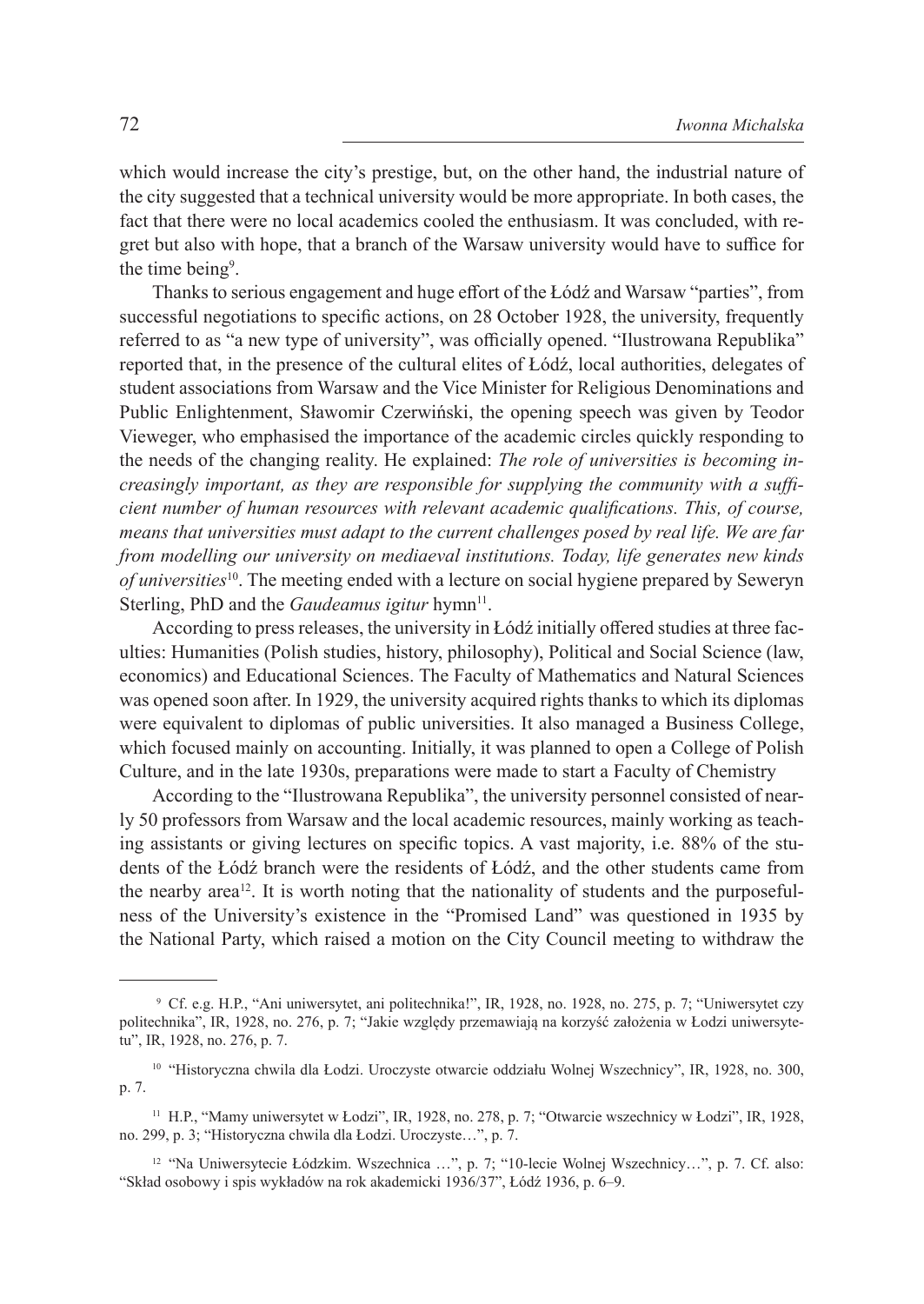100,000 PLN grant for the University. It was justified by the fact that most students were Jews and that those who were interested in higher education could go to other cities to study. Responding to those arguments, the newspaper quoted some numbers, according to which: most students were the children of blue-collar or white-collar workers, which were not wealthy enough to afford their children studying in distant locations. On the 10th anniversary of Łódź University, the words of its Rector, T. Vieweger, describing the community of students were quoted. He said that 35% of students were children of physical workers, 26% – children from industrial and trade circles, 18% – children of white-collar workers, 14% – farmers' children, 7% – other professional groups, and more than 81% of them all were Christians<sup>13</sup>

In the first year of its existence, the WWP University in Łódź had more than 250 students, one year later – 345 students, and in 1932 – over 400. The relatively low number of students, compared to public universities, in the opinion of the university authorities expressed in the newspaper, was due to quite high fees, which, in the first years of education, in the academic year 1928/1929, was 260, the next year – 320 zlotys per year, and in the 5th and 6th term of studies it was 360 zlotys.

In 1932, a year of studies cost around 320 zlotys, and three years later appr. 280 zlotys. On the other hand, Sławomir Maj from the University in Warsaw, the Faculty of Mathematics and Natural Sciences says that the fees ranged from 160 to 80 zlotys per term, and they reduced with each subsequent year of studies<sup>14</sup>.

Not having its own premises, Łódź university rented rooms in a primary school building at 24 Dra Seweryna Sterlinga Street and in the Public Technical and Industrial School at 115 Żeromskiego Street. In the late 1930s, "Ilustrowana Republika" journalists reported that the WWP university started erecting a large building at P./O.W. Street, under the direct supervision of the architect Marian Lalewicz, Professor of the Technical University of Warsaw. The plot for this purpose was donated free of charge by the company *Stiller i Bieleszowski.* On 11 December 1937, in the presence of the Minister of Religious Denominations and Public Enlightenment, Wojciech Świętosławski, the cornerstone of that building was consecrated. The building, with lecture, seminar and tutorial rooms, workshops, libraries and offices for more than a thousand students was to be put into service in 1939.15

Few of the notes published in the newspaper suggest that the University in Łódź was sometimes criticised by the right-wing circles. In response to them, the newspaper quoted Reverend Professor Antoni Roszkowski, who said: *I don't know why this university is called "masonic". I am a priest* […] *and I declare that nowhere else have I ever had such* 

<sup>13</sup> "Zamknięcia Wolnej Wszechnicy domagać się będzie frakcja narodowa w radzie miejskiej", IR, 1935, no. 11, p. 5; "Prawda o Wolnej Wszechnicy", IR, 1935, no. 87, p. 8; "10-lecie Wolnej Wszechnicy…", p. 7.

<sup>14</sup> H.P., "Mamy uniwersytet*…", 7*; "Rozwój Wszechnicy łódzkiej", IR, 1929, no. 170, p. 4; MAJ, S., "Studia geofizyczne w Wolnej Wszechnicy Polskiej w Warszawie 1918–1939", *Przegląd Geofizyczny* 2013, no. 3–4, p. 222–223; *Rozwój Wszechnicy łódzkiej*, IR, 1930, no. 241, p. 7.

<sup>15</sup> "10-lecie Wolnej Wszechnicy…", p. 7; "Gmach Wolnej Wszechnicy stanie na placu zaofiarowanym przez f-mę "Stiller i Bieleszowski", IR, 1936, no. 128, p. 9.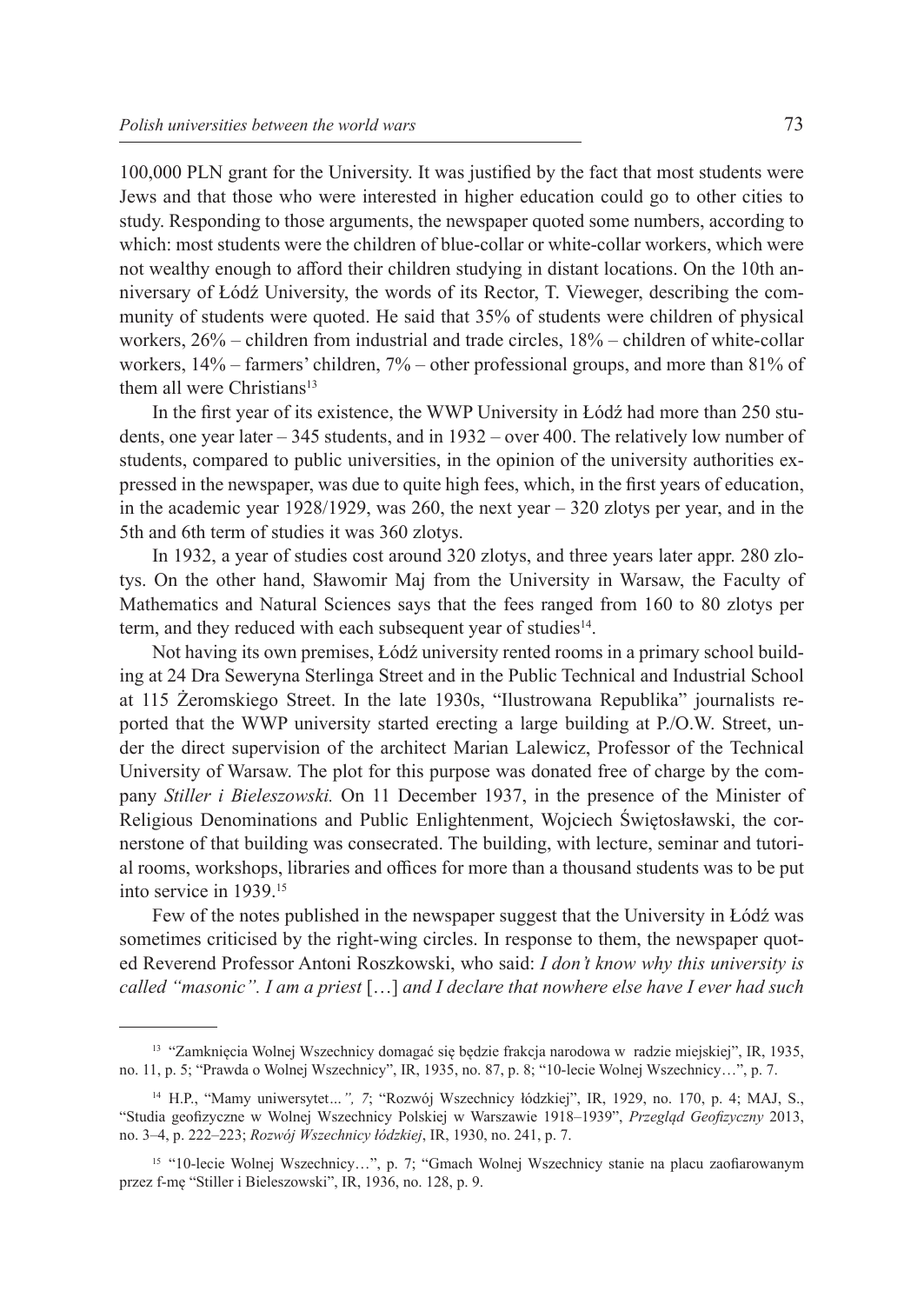*freedom of teaching as I have at this university*<sup>16</sup>. The university's good name was also defended by students, who organised a rally, responding to an appeal published in February 1939 by the Organisational Committee of the new Medical Academy, which informed the residents that this initiative would turn Łódź into a university city. A resolution was passed that reminded of the history and achievements of the university and ended with the following appeal: *The academic youth of Łódź University firmly declares that they will not let their university to be disregarded and that they will fiercely react against any unjustified resentments, and they disagree that Łódź "will finally become a university city", because it already has a university, and a prospering one*17.

Despite the foundation of the Private University in Łódź, "Ilustrowana Republika" continued publishing articles according to which various local circles demanded more universities in order for the city to function properly. In 1930, manufacturers stated that a higher school of textiles was needed to educated weaving and dyeing engineers. They addressed relevant memorials to the Ministry of Education and the presidium of the Council of Ministers, offering specific help in the case of their positive decision, which, however, was not made before the outbreak of World War II<sup>18</sup>. Seven years later, the Chamber of Commerce proposed creating a higher school of business modelled on the Business University in Warsaw (WSH). However, it was decided that the school in Łódź should reflect the local conditions and educate mainly future managers of industrial and business enterprises. The newspaper reported all the efforts made by the organisational committee to create the university. They met with WSH professors in Warsaw to develop the school statutes and curriculum, and with officers at the Ministry of Religious Development and Public Enlightenment as well as with Minister W. Świętosławski in order to gain the government approval for the project. It was determined that the WSH in Łódź would first be a private or social university, and would become public a few years later, and that it would ensure a high educational level so as to be able to award academic titles to its graduates. In May 1938, the Organisational Committee, considering the time needed to obtain the necessary licenses, rent premises, hire lecturers and raise funds, passed a resolution to open the school in the autumn of 1939<sup>19</sup>.

The history of establishing the Medical Academy in Łódź was quite different. "Ilustrowana Republika" reported the discussions concerning that project as well as its progress. According to all the news reports, it was not the idea of the local circles, but rather of the Ministry of Religious Denominations and Public Enlightenment, the Ministry of Military Affairs and the Ministry of Labour and Social Care that to create the new univer-

<sup>16</sup> Ibidem.

<sup>17</sup> "Protest studentów W.W. P. w Łodzi", IR, 1939, no. 57, p. 7.

<sup>18</sup> "Wyższa szkoła włókiennicza ma powstać w Łodzi w najbliższym czasie", IR, 1930, no. 112, p. 5; "Wyższa uczelnia w Łodzi ma powstać, dzięki staraniom przemysłu", IR, 1930, no. 238, p. 5.

<sup>&</sup>lt;sup>19</sup> "Akademia Handlowa w Łodzi", IR, 1937, no 316, p. 5; "O Wyższą Uczelnię Handlową w Łodzi", IR, 1938, no. 98, p. 5; "Dwie wyższe uczelnie mają być uruchomione w przyszłym roku szkolnym", IR, 1938, no. 128, p. 8; "Wyższa Szkoła Handlowa w Łodzi będzie uruchomiona na jesieni roku 1939", IR, 1938, no. 145, p. 5.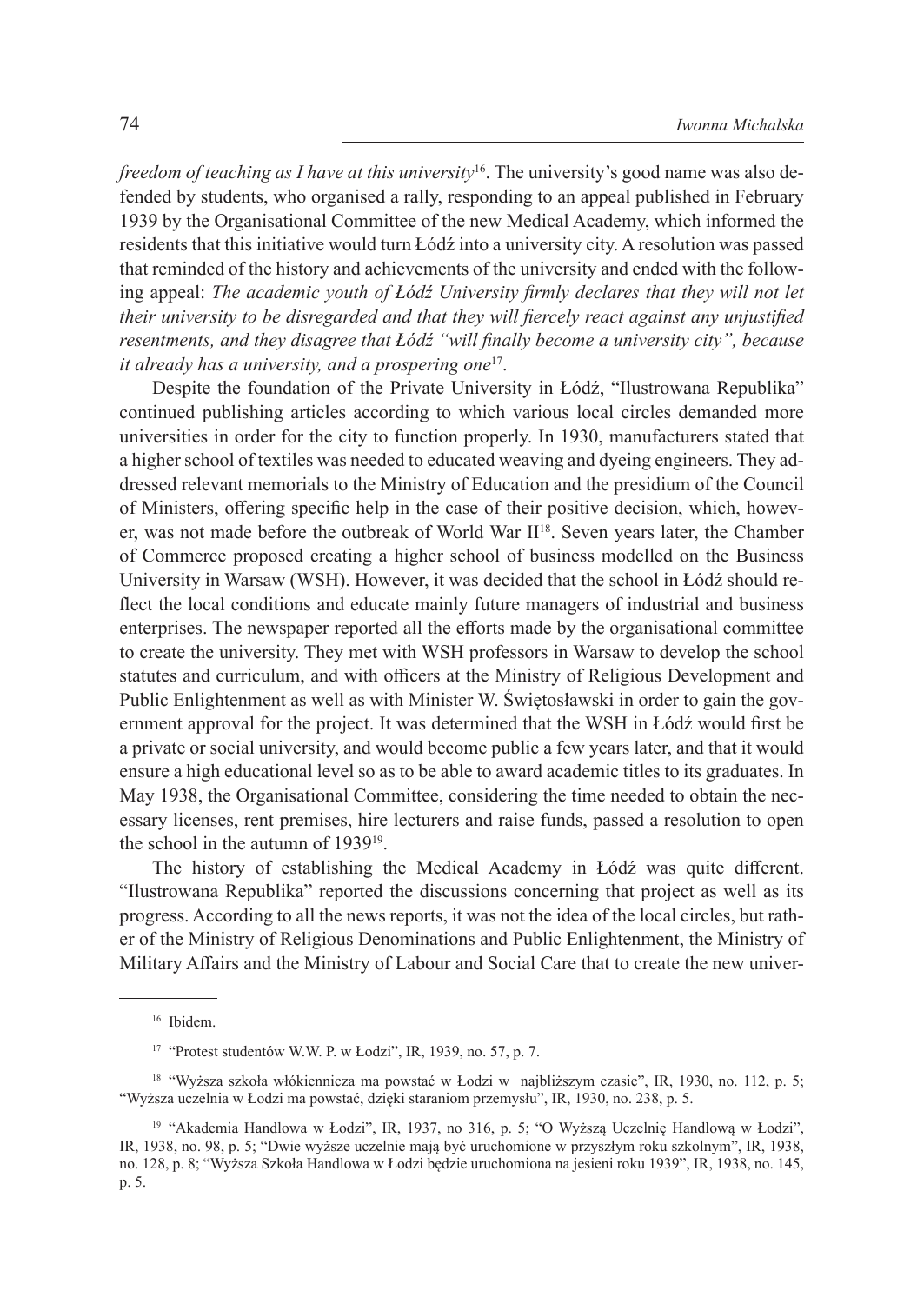sity to educate military physicians. It was to become a part of the future Łódź University, which would also teach civilian physicians. The reason for establishing the university was catastrophic lack of medical doctors across the country. The 12,660 physicians and 1,950 feldshers (paramedics) were not able to ensure adequate health care for the population of Poland. Łódź was chosen for two basic reasons: first, the city had all kinds of hospitals (including venereal, for TB patients, surgical, with infectious diseases wards, the total of 2,500 beds, and a specialist hospital for 500 mentally ill patients), necessary for student training, and secondly – proximity to the capital, i.e. 1.5 hour by train, which made it easier to recruit professors from the Medical Faculty of Warsaw University. At first, the idea was to create a Medical Department at the Private University in Łódź, but this was not approved by the Warsaw and Krakow medical circles. Another idea was to create a Military Medical Academy or a Medical College as a branch of the Medical Faculty of Warsaw University. The final decision, however, was to establish an autonomous Medical Academy. There were some opponents, who claimed that a Medical Faculty should be opened at the existing Lublin University, or that a college should be established in Przemyśl, due to its proximity to Jan Kazimierz University in Lvov, or in one of the cities of the Central Industrial District. Also, medical faculties in Lvov, Warsaw and Vilnius protested in the ministry, claiming that the funds allocated to Łódź should rather be given to them, to expand the existing institutions. Also, the rally organised by the Physicians Club of Poznań University passed a resolution, which expressed disagreement, among other things, to violating the long tradition of establishing medical faculties at existing universities, and a concern that the Łódź academy would not be able to provide medical doctors with the necessary knowledge and skills. The Civic Committee for the establishment of the academy appointed a presidium of the executive committee and a Financial Committee, which immediately started consultations with professors of medicine concerning the most important aspects of the functioning of the academy, and with architects – concerning a design of the academy building. Meanwhile, negotiations were held with the municipal authorities to accelerate the process of donating 15 acres of land in Radogoszcz for the academy building. Finally, it was decided that the Academy would be located at Narutowicza Street and that a campus would be built in the near future. The central authorities granted 2 million zlotys for the building, on the condition that the same amount would be contributed by the local community. The newspaper, reporting the information to the readers, at one point noted with concern that the construction work could be postponed because of prolonged fundraising among the residents of Łódź. In April 1939, The Ministry of Labour and Social care urged to accelerate the construction work so that it would be ready for autumn courses. However, the Board of the Civic Committee decided that, because of shortage of time, the academic year would start in rented premises. The academy was to be financed by the central government and by the city, which promised to grant 180,000 zlotys a year for bursaries, especially for working-class youth undertaking medical studies in Łódź. It was planned that each year, the Academy in Łódź would promote 200 physicians<sup>20</sup>.

<sup>20</sup> "Dwie wyższe uczelnie mają być uruchomione…", p. 8; "Wyższa Uczelnia Lekarska ma powstać w Łodzi", IR, 1938, no. 194, p. 5; "Akademia Lekarska w Łodzi", IR, 1938, no. 196, p. 5; "Utworzenie Akademii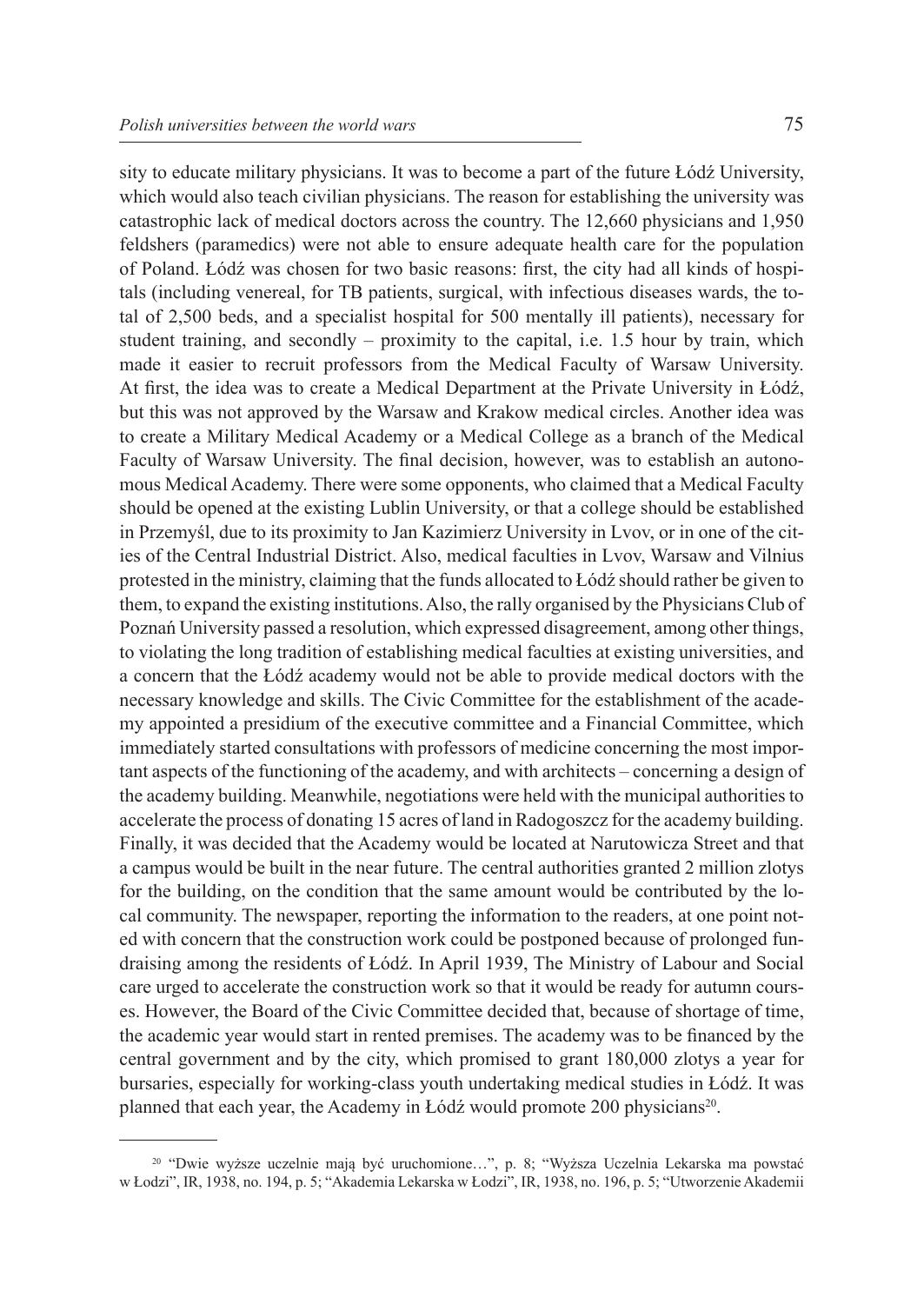"Ilustrowana Republika", even though it did not omit events that took place at universities in other cities, rarely informed about them. There were a few articles and notes about Warsaw University, in the first place about the inauguration of the academic year 1926, attended, among others, by the President of Poland, Ignacy Mościcki, Prelate Aleksander Fajęcki representing Cardinal Aleksander Krakowski, Chief Justice of the Supreme Court, rectors of the Technical University, University of Business and University of Life Sciences, former Prime Minister Władysław Grabski and representatives of central and local authorities, the army, scholars and students. The Rector, professor Stefan Pieńkowski, in a report on the previous year described the university's difficult financial situation, which resulted in a Senate resolution on suspending student recruitment for the year 1926/1927, unless the situation changes. To balance the budget, he had to close down three departments and dismiss six assistants and four administrative workers<sup>21</sup>. Also, short information was published concerning formal university admission criteria, such as submission of graduation certificate,  $CV$  and clean criminal record<sup>22</sup>. In July 1935, it was reported that the university was going to change its name from Warsaw University to the Warsaw University of Józef Piłsudski, and one year later – that the new Auditorium Maximum was consecrated<sup>23</sup>. Also, rectorial elections in 1936/1937–1938/1939 were reported, in which two elects, professor Stefan Pieńkowski and professor Franciszek Czubalski, refused to take the office. In the third round of the elections, the position was accepted by professor Włodzimierz Antoniewicz<sup>24</sup>.

The Łódź newspaper also wrote about the University of Life Sciences in Warsaw and Poznań University.

In the first case, the article concerned rumors about closing down the university due to the fact that the Rural Academy in Dublany and relevant faculties in Krakow, Poznań and Vilnius, as well as multiple rural courses offered a sufficient number of places for students, and because in times of economic crisis, the number of candidates for this type of studies decreased, and graduates had problems finding adequate employment<sup>25</sup>. In the latter case, there were articles about the ceremony of granting the title of doctor honoris cau-

Lekarskiej", IR 1939, no. 215, p. 5; "Akademia Lekarska w Łodzi", IR 1938, no. 204, p. 5; "Akademia Lekarska w Łodzi ma być uruchomiona już w przyszłym roku", IR, 1938, no. 247, p. 5; "Strajk akademików w Poznaniu", IR ,1938, no. 296. p. 7; "Akademia Lekarska w Łodzi powstanie już od następnego roku akademickiego tj. w październiku 1939 r.", IR, 1938, no. 275, p. 5; "Budowa uczelni lekarskiej w Łodzi", IR, 1939, no. 70, p. 5; "Akademia Lekarska w Łodzi będzie utworzona", IR, 1939, no. 82, p. 6; "Budowa Akademii Lekarskiej odroczona", IR, 1939, no. 96, p. 5; "Akademia Lekarska w Łodzi będzie utworzona", IR, 1939, no. 108, p. 5; "Akademia Lekarska w Łodzi będzie utworzona na razie w budynku wynajętym", IR, 1939, no. 115, p. 5; "Osiedle uniwersyteckie w Łodzi", IR, 1939, no. 141, p. 7.

<sup>21</sup> "Wczoraj Uniwersytet Warszawski święcił inaugurację swego dwunastego roku akademickiego", IR, 1926, no. 296, p. 1.

<sup>22</sup> "Zapisy na Uniwersytet Warszawski", IR, 1927, no. 232, p. 6.

<sup>23</sup> "Nowy Gmach uniwersytecki w Warszawie", IR, 1936 no. 19, p. 2.

<sup>&</sup>lt;sup>24</sup> "Nazwa Uniwersytetu warszawskiego bedzie zmieniona w drodze dekretu Prezydenta Rzplitej", IR, 1935, no. 204, p. 4.

<sup>25</sup> "Szkoła Główna Gospodarstwa Wiejskiego" w Warszawie będzie zlikwidowana", IR, 1933, no. 165, p. 2.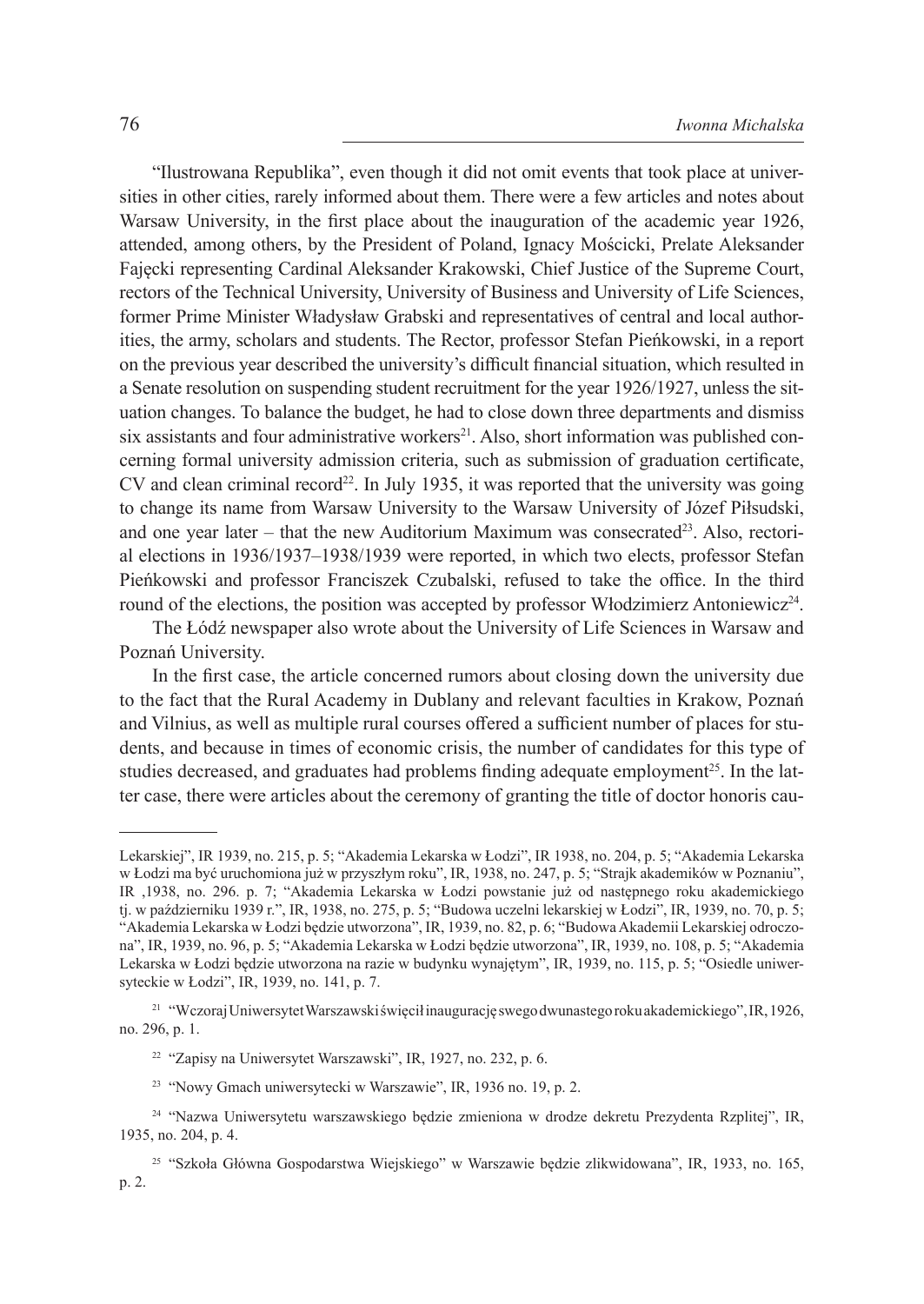sa by the Senate of Poznań University to Marshal Józef Piłsudki in 1933, and a note that in 1935, the Rector gave a diploma to the Minister of Religious Denominations and Public Enlightenment Konstanty Chyliński confirming the above title, and asked him to deliver it to Marshal Piłsudski<sup>26</sup>.

The newspaper had little interest in both the universities across the country and the personnel of universities. It reported their different behaviour, sometimes controversial, sometimes brave and far from opportunism. The journalists did not fail to note an open letter published in Warsaw newspapers by engineer Stanisław Sarnowski, accusing professor of Warsaw Technical University Gustaw Mokrzycki of plagiarism, namely that he copied in his book the work of international researchers. Since the professor did not respond to accusations, the Łódź journalists published the following comment: *We believe that the professorial body should react and force their colleague to explain the very unpleasant and disgracing case*<sup>27</sup>*.* Another time, it was reported that a patient filed a suit against a physician – professor of Jagiellonian University January Zubrzycki, who, in her opinion, after performing an abortion due to a heart disease, against the council of physicians and without the patient's consent, performed another operation due to some complications, causing her subsequent infertility<sup>28</sup>. Another court case concerned a dispute between a student of Warsaw University and a radiologist who infected her with a venereal disease and left to marry another person<sup>29</sup>. The newspaper reported yet another court case, this time between scholars of Poznań University. Professor Józew Kostrzewski sued professor Czesław Znamierowski for defamation. The situation that resulted in the conflict took place during a lecture given at the university by Juliusz Kaden-Bandrowski, when a group of students in a loud rogue manner manifested their opinions about the writer. Professor Znamierowski, believing that the ringleader of the incident was his colleague, slapped him in his face with indignation. Despite pleas for an amicable settlement made by the rector and the city court, the case resulted in trial, following which the defendant was sentenced to three days of arrest $30$ .

Vivid interest of university professors in the political situation in Poland was reported on the first pages of "Ilustrowana Republika". In December 1930, a manifesto issued by the personnel of Warsaw Technical University on the events in Brest, signed by 44 professors, 8 junior professors and several dozen assistants was reprinted in the newspaper. It said: *There are events in the life of states and nations, when people engaged in professional work who distance themselves from politics cannot remain silent. For the last few weeks, the whole society has been deeply moved by news of unbelievable offences committed against the inmates of Brest prison by administrative authorities.* […] *We appeal, for the sake of* 

<sup>26</sup> "Marszałek Piłsudski honorowym doktorem Uniwersytetu Poznańskiego", IR, 1933, no. 315, p. 1; "Uniwersytet Poznański w hołdzie Wodzowi Narodu", IR, 1935, no. 290, p. 2.

<sup>27</sup> "Skandal w świecie naukowym"*,* IR, 1928, no. 219, p. 7.

<sup>28</sup> "Profesor uniwersytetu w Krakowie oskarżony przez pacjentkę", IR, 1933, no. 203, p. 10.

<sup>29</sup> "Romans doktora ze studentką skończył się przed kratkami sądowymi", IR, 1934, no. 84, p. 5.

<sup>30</sup> "Profesor uniwersytetu skazany za obrazę swego kolegi", IR, 1930, no. 309, p. 2.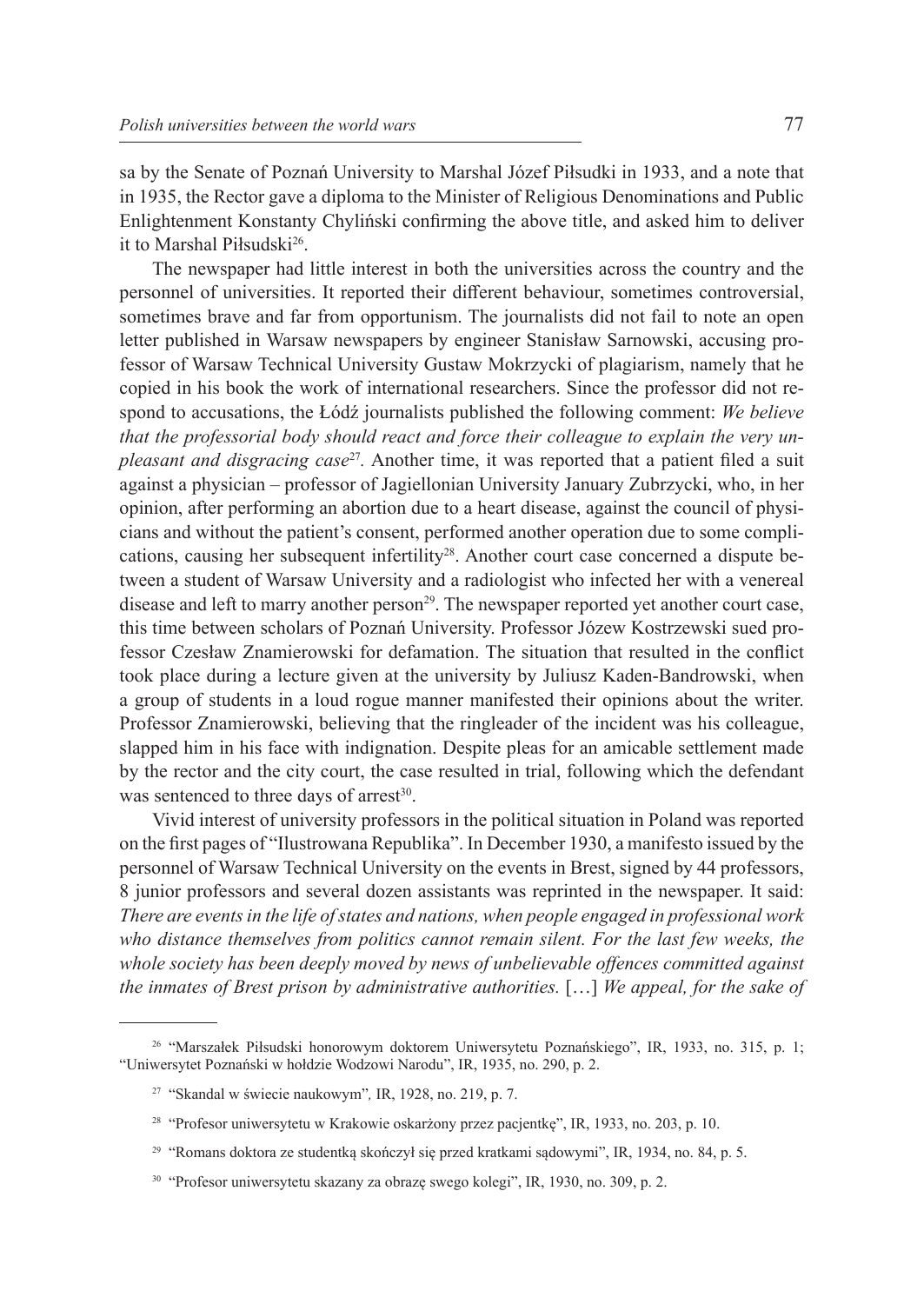*public good and honour of the Republic, to competent authorities to investigate the case as soon as possible and punish the culprits*<sup>31</sup>. Similar opinion was expressed by 44 professors of Warsaw University, who asked all scholars serving as Members of the Parliament to *prevent offences against human dignity in the Parliament and to prevent the fall of morality, the like of the incidents in Brest represented*<sup>32</sup>. Fourteen professors of Warsaw University, leaded by professor Leon Petrażycki, disagreed with the form and rationale of the manifest and issued their own statement, requesting immediate investigation into the situation of Brest prisoners<sup>33</sup>. Also, many academics reacted against anti-Semitic manifestations of ultra-nationalist students, fiercely opposing to the "bench ghetto" at universities. In late 1935, professors of Lvov Technical University condemned manifestations against the Jewish minority. Two years later, in October, fifty professors and junior professors of various universities in Warsaw unanimously disagreed to introducing separate benches for Jews and declared to take actions to prevent such situations in the Future, and in December of the same year, professors of Warsaw, Poznań and Vilnius universities signed a joint appeal for the prevention of any limitations of civic freedoms on the grounds of religious denomination, nationality or race. In January 1938, the protest was joined by university teachers from Lvov, who disapproved of the legalisation by the university Senate of the terror imposed by ultra-right wing youth. Professor Tadeusz Kotarbński, to manifest his solidarity with Jewish students, taught his classes standing34. In an atmosphere of unrest at universities, ultra-nationalist students assaulted the professor of Lvov Technical University, Kazimierz Bartel and beat up the Dean of the Faculty of Humanities of Warsaw University, professor Marceli Handelsman, and the Rector of Jan Kazimierz University in Lvov, professor Stanisław Kuczyński, resigned from office, protesting against being pressed to approve of the discrimination of Jewish youth<sup>35</sup>.

Łódź newspaper was vividly interested in information about students. It was not so much about showing their daily life, but rather reporting issues that did not conform with the typical image of an academic as a well-behaved person who avoids bad company, complies with social principles and is dedicated to learning. "Ilustrowana Republika" on the one hand presented their individual, atypical, sometimes unacceptable behaviour and regular conflicts with the law, but on the other hand – their firm manifestations of ideological and political opinions.

<sup>31</sup> "Brześć-etyka-polityka. Protest profesorów uniwersytetu i politechniki warszawskiej", IR, 1930, no. 351, p. 1.

<sup>32</sup> Ibidem.

<sup>33</sup> "Profesorowie wobec sprawy brzeskiej", IR, 1930, no. 352, p. 1.

<sup>34</sup> "Profesorowie politechniki lwowskiej potępiają gwałty dokonywane na mniejszości żydowskiej", IR. 1935, no. 352, p. 1; "Profesorowie przeciwko ghettu', IR 1937, no. 299, p. 1; "Profesorowie przeciwko ghettu ławkowemu", IR, 1937, no. 353, p. 6; "Protest profesorów lwowskich przeciwko ghettu", IR, 1938, no. 21, p. 4; "Profesor Kotarbiński wykłada stojąc", IR, 1937, no. 298, p. 3.

<sup>35</sup> "Brutalny napad na profesora Bartla", IR, 1932, no. 139, p. 1; "Echa napadu na profesora Bartla", IR, 1932 ,no. 141, p. 1; "Sprawcy pobicia prof. Handelsmana w areszcie", IR, 1934, no. 78, p. 1; "Rektor Kulczyński ustępuje', IR, 1937, no. 299, p. 1.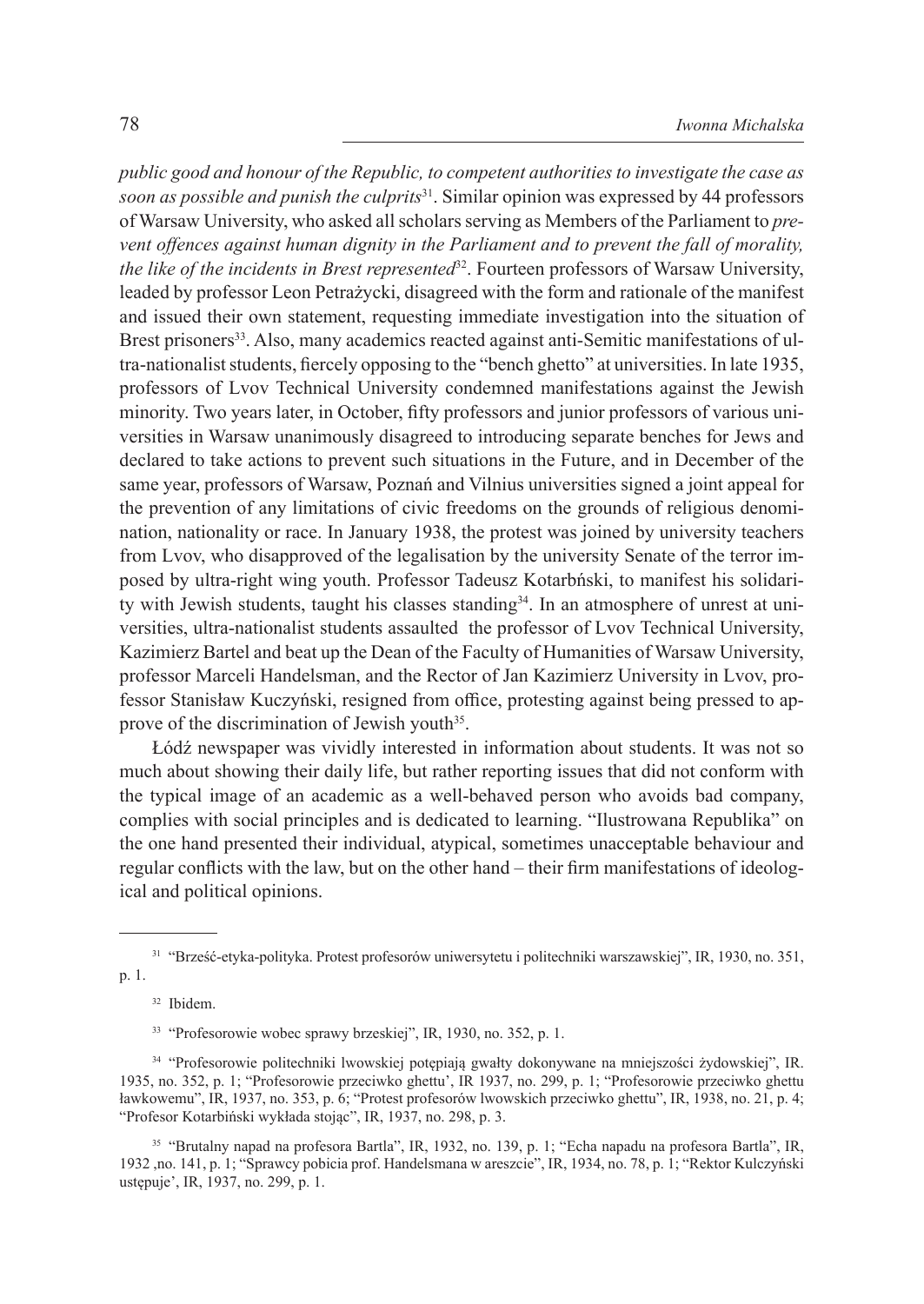The death of students, e.g. of Warsaw University, Warsaw Technical University, Jagiellonioan University, Poznań University, Vilnius University, Lublin University, Academy of Fine Arts in Krakow, University of Life Sciences in Warsaw or University of Agriculture in Cieszyn was frequently reported by the newspaper. The main reason of death among students were suicides. Their reasons were not always known. It could be unhappy love, as in the case of a student from Warsaw, who wrote in his farewell letter: *I* will never stop loving you and *I* will always be at your side. Goodbye<sup>[36</sup>, despair caused] by premature loss of hair in a philosophy student, which she confessed to her girl friend<sup>37</sup>, nervous breakdown<sup>38</sup> or lack of any moral support<sup>39</sup>.

Men often shot themselves in the head or jumped under a train, women – jumped from a high building or poisoned themselves with gas. In one of the cases reported by the newspaper, suicide followed a murder of a girl friend. The newspaper also mentioned rumors of disgraceful participation in those incidents of a member of the university staff, who hypnotised students to force them to make a quick and final decision about their lives. It was noted that a large number of students attending his lectures made suicidal attempts. This stopped happening when he was absent from work for a long period of time<sup>40</sup>.

Sometimes, students were also fatal victims of accidents. They usually happened during summer holidays or half-term breaks. Tragedies took place in the mountains, at the seaside, by lakes or rives, during horse rides or a fatal slide down the banister in a student dormitory.

"Ilustrowana Republika" also reported that a certain group of academic youth committed acts that are unworthy of a student or a human being. Those were ethical transgressions, offences or even serious crimes. Two university students turned out to be matrimonial fraudsters. Agronomy student from Poznań University, despite declarations and preparations for wedding, in the last moment resigned from marriage. Also, a future physician, whose education had been for many years sponsored by a dressmaker, having graduated from university, said that his love for her had faded away and that he would not marry her as promised<sup>41</sup>. Another reprehensible act was the removal of a typewriter from a rented apartment by a student of Warsaw University. When he hastily left the apartment, he left a note stating that he would return the typewriter as soon as he finished copying his

- <sup>38</sup> "Samobójstwo studenta w Warszawie", IR, 1929, no. 89, p. 4.
- <sup>39</sup> "Samobójstwo młodej studentki", IR, 1932, no. 345, p. 5.

<sup>36</sup> "Samobójstwo studenta", IR, 1928, no. 98, p. 7; "Tragiczna miłość młodego studenta", IR, 1931, no. 73, p. 4.

<sup>37</sup> "Samobójstwo studentki uniwersytetu", IR, 1927, no. 123, p. 7.

<sup>40</sup> "Straszliwe samobójstwo studentki", IR, 1929, no. 341, "Samobójstwo studenta", IR, 1930, no. 139, p. 5; "Samobójstwo studenta w Łodzi", IR, 1930, no. 271, p. 5; "Straszne samobójstwo studenta wileńskiego", IR, 1932, no. 324, p. 4; *"*Student zastrzelił studentkę i popełnił samobójstwo", IR, 1936, no. 152, p. 5; *"*Tajemnicze samobójstwa studentów", IR, 1929, no. 206, p. 5.

<sup>41</sup> "Student uciekł przed ślubem", IR, 1933, no. 225, p. 3; "Student przyrzekł, że się ożeni", IR, 1937, no. 356, p. 7.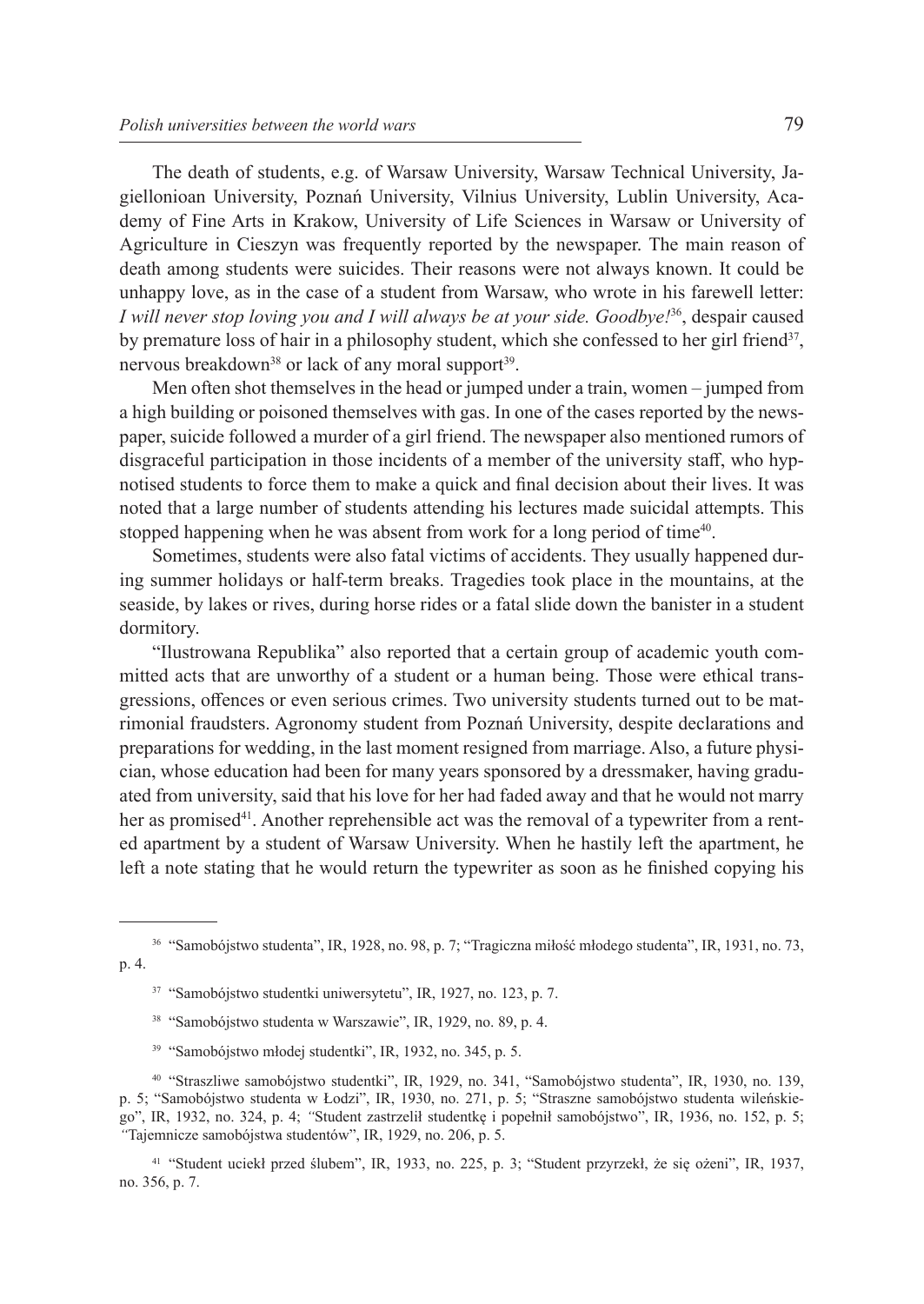academic paper42. Sometimes, students would commit financial fraud, e.g. paying for shares with bounced checks or falsifying court verdicts to gain financial advantage<sup>43</sup>.

When reporting student participation in robberies, the newspaper informed that some of them stole valuable objects and money from their landlords, others were leaders or members of thief gangs that robbed currency exchange offices in a methodically planned manner, or stole jewelery, fur, underwear and surgical tools from summer cottages in Warsaw suburbs. Twice, they even broke into their own universities. One such robbery happened in autumn 1939, and it involved stealing, over a couple of days, 15 microscopes, three projectors and precious instruments from the university dissection room of the Warsaw University of Life Sciences. The other time was in winter 1938, when an organised group lead by a student from a wealthy family of landowners stole 14 microscopes from the University of Life Sciences. They did this based on film scenarios about robberies<sup>44</sup>.

Also, the Łódź newspaper scrupulously reported news of the most serious crimes committed by university students. There was the case of a 16-year-old girl shot by her student friend, when she came into the firing line, in a shaded place, while he was shooting at an aggressive dog, and the infamous murder by a law student of his fiancé dancer in a dressing room in the "Ananas" theatre in Warsaw. A student of H. Wawelberg and Rotwand university shot his own mother with a gun, and a couple of young people, including two students of the Academy of Fine Arts murdered a servant of the doctor of medicine at Jagiellonian University, Józef Nussenfeld during armed robbery.

Nearly one-third of all the articles about universities and academic circles were accounts, or sometimes detailed reports, according to which, during the twenty years between the World Wars, universities became an "arena" for battles of various political ideologies and negative attitude to "others" arising from those ideologies. Those were not peaceful debates between the respective rationales, but rather turbulent manifestations and rallies that usually turned into fights or bloody street combats or violence at universities. The titles of the articles published in the Łódź newspaper suggest their nature and scope. Here are some of them: "Incidents at Warsaw University", "Student fights in Warsaw after a National Democracy rally", "National Democracy brawls in Lvov", "Fight at Jagiellonian University", "Police and students clash in Warsaw", "Bloody student excesses in Warsaw", "Student excesses in Lvov and Vilnus", "More incidents at universities", "Bloody incidents at the University of Business", "Incidents at Wawelberg and Rotwand Unviersity". Similar situations happened also at the Warsaw Technical University and Warsaw University of Life Sciences. At the core of those unrests were anti-Jewish attitudes of ultra-nationalist youth,

<sup>42</sup> "Ukradł w celach naukowych", IR, 1934, no. 301, p. 6.

<sup>43</sup> "Dwaj studenci oszuści skazani zostali na 2 lata więzienia, IR, 1927, no. 283, p. 4; "Student prawa sfałszował podpisy", IR, 1927, no. 111, p. 8.

<sup>44</sup> "Student-bandyta skazany na bezterminowe ciężkie więzienie", IR, 1926, no. 269, p. 2; "Student na czele bandy złodziejskiej", IR, 1930, no. 295, p. 3; "Student członkiem szajki złodziejskiej", IR, 1932, no. 10, p. 2; "Studenci okradali uczelnie", IR, 1937, no. 324, p. 5; "Student okradał wyższą uczelnię", IR, 1938, no. 47, p. 5.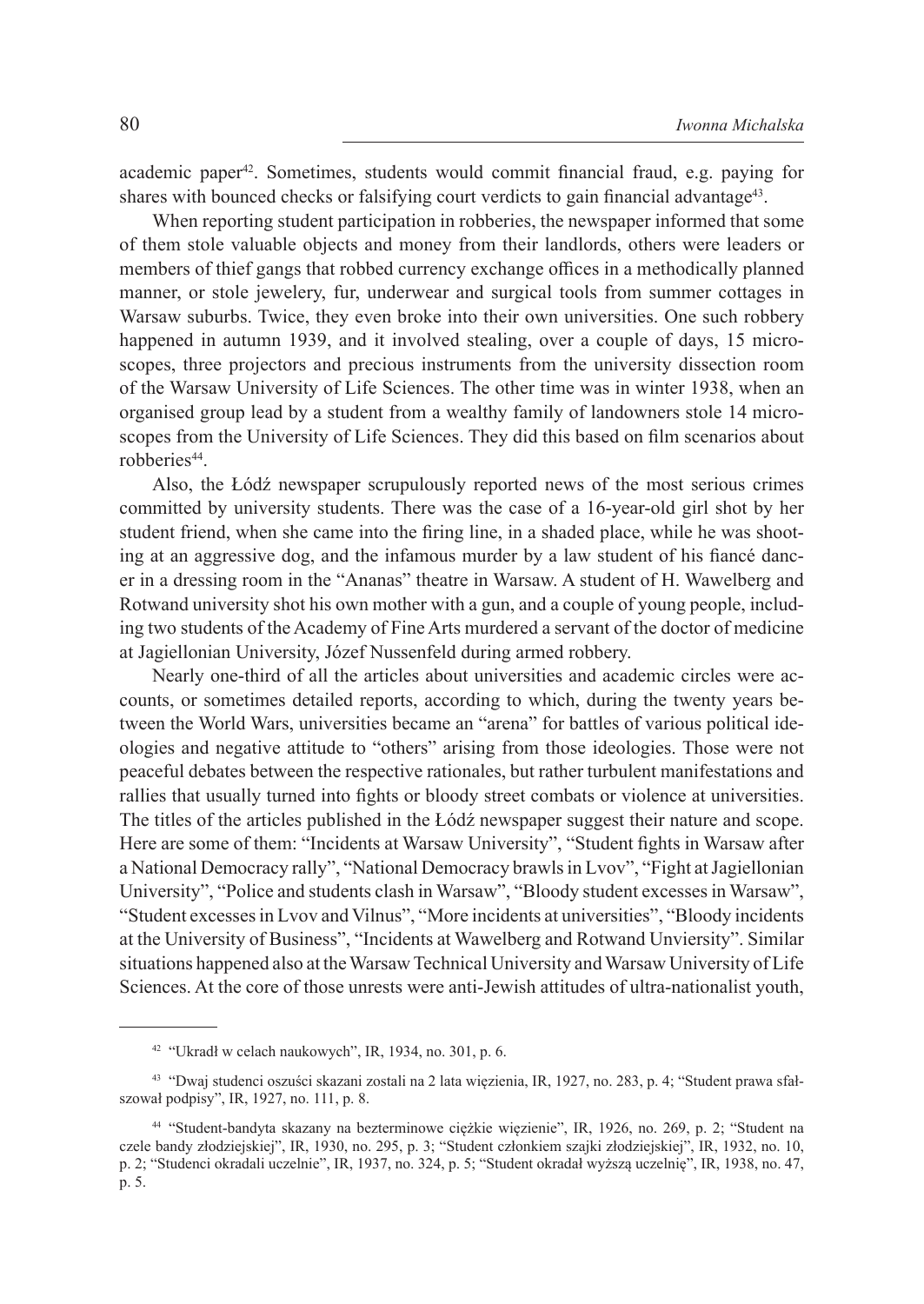was to introduce *numerus clausus* at Polish universities, limiting the admission of Jews, and to impose the "bench ghetto", forcing Jewish students to sit in separate places designated for them. According to newspaper accounts, fights erupted when ultra-right wing students attacked Jewish youth, or when the latter defended their own rights, or then Polish youth of other political orientations stood up to defend their Jewish colleagues. The incidents, which often involved police interventions and arrests of their most active participants, repeated closures of universities or suspension of lectures, usually resulted in numerous casualties. Students also expressed their dissatisfaction by organising strikes. Some of them did it as a sign of solidarity with the Jewish community, others to defend their colleagues, detained for demanding separate benches for Jews. Sometimes, it happened, for example in Poznań, that students destroyed Jewish shops or broke windows in a synagogue. In Warsaw, a group of National Democracy students from Warsaw University, Technical University and the University of Business entered a lecture at the Private University and called the Polish youth to join the fight for the "bench ghetto", and forced the Jewish students to sit on the left side of the room<sup>45</sup>.

The events took place more or less often throughout the entire twenty years between the World Wars, with few breaks. In January 1938, "Ilustrowana Republika" published the appeal of the general assembly of the professors of Lvov Technical University to the academic youth to stop escalating the violence.

It says: *Universities should be in every nation the centre of the nation's ideas and scientific efforts, regardless of the influence of political life. Violation of this right undermines the most important heritage of social culture. In the life of the universities of Lvov, the time has come when true care for the Polish future urges the general assembly of* 

<sup>&</sup>lt;sup>45</sup> Because of a large number of articles concerning this issue, only some of them will be mentioned here. Cf. e.g. "Nowe zajścia w Krakowie", IR, 1929, no. 341 [act. 314], p. 1; "Zajścia na terenie Uniwersytetu warszawskiego", IR, 1928, no. 324, p. 1; "Bójka na Uniwersytecie Jagiellońskim", IR, 1928, no. 285, p. 3; "Starcia policji ze studentami we Lwowie", IR, 1929, no. 68, p. 1; "Awantury studentów we Lwowie"*,* IR 1929, no. 154, p. 1; "Echa wypadków lwowskich", IR, 1929, no. 150, p. 1; "Walki na ulicach Lwowa", IR, 1929, no. 156, p. 1; "Skandaliczne zajścia w Poznaniu", IR, 1929 no. 156, p.1; "Uniwersytet krakowski zamknięty", IR, 1931, no. 297, p. 3; "Ekscesy antyżydowskie studentów w Warszawie", IR, 1931, no. 302, p. 1; "Zajścia w uniwersytecie w Wilnie", IR, 1931, no. 303, p. 1; "Wniosek endecji o numerus clausus na wyższych uczelniach", IR, 1932, no. 64, p. 1; "Zawieszenie wykładów na politechnice lwowskiej", IR, 1932, no. 142, p. 1; "Wystąpienia antysemickie studentów", IR, 1932, no. 143, p. 1; "Nowe ekscesy studentów endeckich", IR, 1933, no. 38, p. 2; "Awantury na Uniwersytecie Warszawskim", IR, 1933, no. 54, p. 1; "Zawieszenie wykładów na SGGW i Politechnice Warszawskiej", IR, 1933, no. 314, p. 2; "Zawieszenie wykładów na Uniwersytecie Warszawskim", IR, 1934, no. 74, p. 1; "Zajścia na uniwersytecie w Krakowie", IR, 1943, no. 313, p. 1; "Burdy studenckie na wyższych uczelniach we Lwowie i Krakowie", IR, 1935, no. 315, p. 4; "Zajścia antyżydowskie w Warszawie", IR, 1935, no. 315, p. 4; Wyższe uczelnie będą nadal zamknięte", IR, 1935, no. 329, p. 1; "Zajścia na Politechnice Warszawskiej", IR, 1936, no. 122, p. 1; "Awantury antyżydowskie we Lwowie", IR, 1936, no. 148, p. 1; "Bójki na wyższych uczelniach", IR, 1937, no. 15, p. 1; "Awantury na uczelniach trwają", IR, 1937, no. 16, p. 1; "Strajk studentów we Lwowie i Poznaniu", IR, 1937, no. 20, p. 3; "Znowu zajścia na wyższych uczelniach", IR, 1937, no. 49, p. 4; "Zajścia na Wolnej wszechnicy w Warszawie", IR, 1937, no. 309, p. 2; "Zajścia na wyższych uczelniach", IR, 1938, no. 20, p. 3; "Zajścia w szkole im. Wawelberga i Rotwanda", IR, 1938, no. 80, p. 3; "Dalsze zajścia na wyższych uczelniach", IR, 1938, no. 331, p. 2; "Ghetto na akademii stomatologicznej", IR, 1939, no.5, p 5; "Wiec akademicki we Lwowie", IR, 1939, no. 3, p. 4; "Starcia między studentami w Warszawie", IR, 1939, no. 63, p. 3.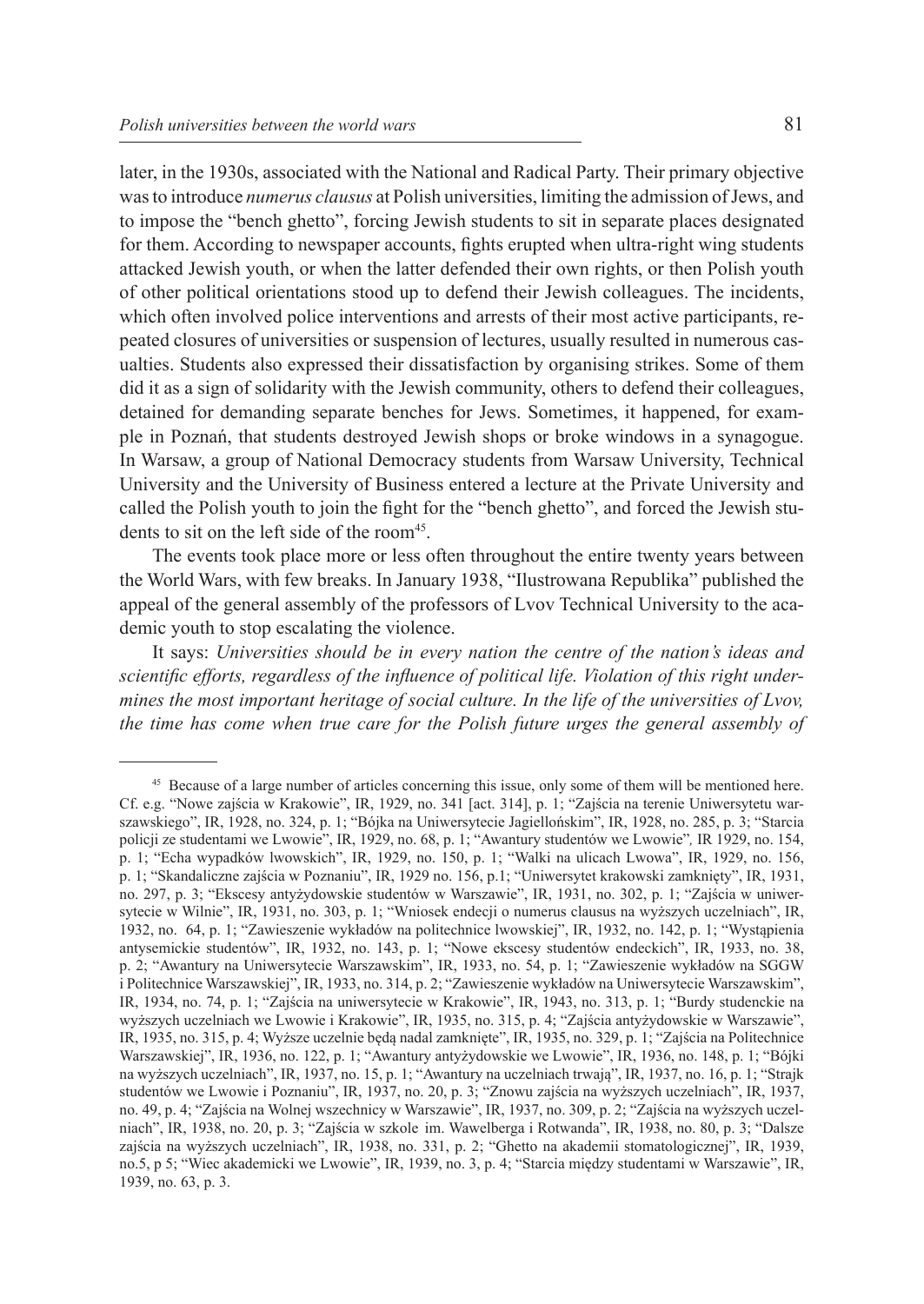*professors to remind young people of the old truths that are violated in strange misunderstanding of the consequences.* […] *We cannot stay silent and not condemn the methods that some young people use to achieve their goals and objectives. The wild attacks on individual students within universities are disgusting and no reaction from most young people to these incidents, unworthy of academic honour, makes as increasingly anxious about those young people, who, in the future, as the enlightened part of the society, will have so many cultural and noble duties tasks to perform for the country*<sup>46</sup>*.*

According to the newspaper, attacks against the Jewish were particularly drastic in Lvov. The professors' appeal did not trigger any reaction from the persons to whom it was addressed. Fights and attacks on Jews continued, often resulting in serious injuries. In March 1939, the police searched the Academics' Dormitory, the Technicians' Dormitory and the Medics' Dormitory, to strong resistance of their residents. During the search, a large number of guns knives, and explosives were found. 86 students were arrested. In May the same year, a chemistry student, Markus Landau was murdered at the Technical University<sup>47</sup>. Following this event, the professors of Lvov universities, leaded by professor Kazimierz Bartel, addressed a memorial to the Government and Parliament, saying that: *For a number of years, the universities in Lvov have been witnessing bloody acts of violence committed in the name of nationalism and anti-Semitism. The intensity and brutality of those incidents has been growing by the month.* […] *This year, we witnessed the first murder, and in recent months, two more crimes were reported that bear all the signs of planned assassinations*48. Since most academic associations of Lvov Technical University did not react in an unequivocal manner to the incidents, the Minister of Religious Denominations and Public Enlightenment suspended 18 of them<sup>49</sup>.

With reference to the above information, it should be noted the in the period between the World Wars, academic youth in many other European countries also organised rallies and went to the streets. Sometimes, "Ilustrowana Republika" reported those events and explained the reasons for such public manifestations. In Prague, in Jassa, Romania, and in Bucharest, those were anti-Semitic demonstrations demanding *numerus clausus*, in Budapest and Szeget, there were anti-Semitic uproars, in Berlin, the goal was to remove Jews from universities, in Ghent, there were protests against flemisation of the university, in Athens protesters demanded lower university fees, in London, there were "wild celebrations" of the historic events of 1605, in Zagreb, the reason for unrests were differences in political opinions among students, in Madrid, there were protests against establishing a new, competitive odontology university in Valencia, in Paris, protesters demanded removing a professor of financial legislation from university, in Vienna, the reason for pro-

<sup>46</sup> "Apel profesorów do młodzieży akademickiej", IR, 1938, no. 26, p. 3.

<sup>47</sup> "Aresztowanie 68 studentów we Lwowie", IR, 1939, no. 71, p. 1; "Pogrzeb zamordowanego studenta", IR 1939, no. 147, p. 3; "Co się dzieje na Politechnice Lwowskiej", IR, 1939, no. 148, p. 3.

<sup>48</sup> IR, 1939, no. 162, p. 2.

<sup>49</sup> "Zawieszenie 18 stowarzyszeń studenckich na Politechnice Lwowskiej w związku z ostatnimi zajściami", IR, 1939, no. 164, p. 5.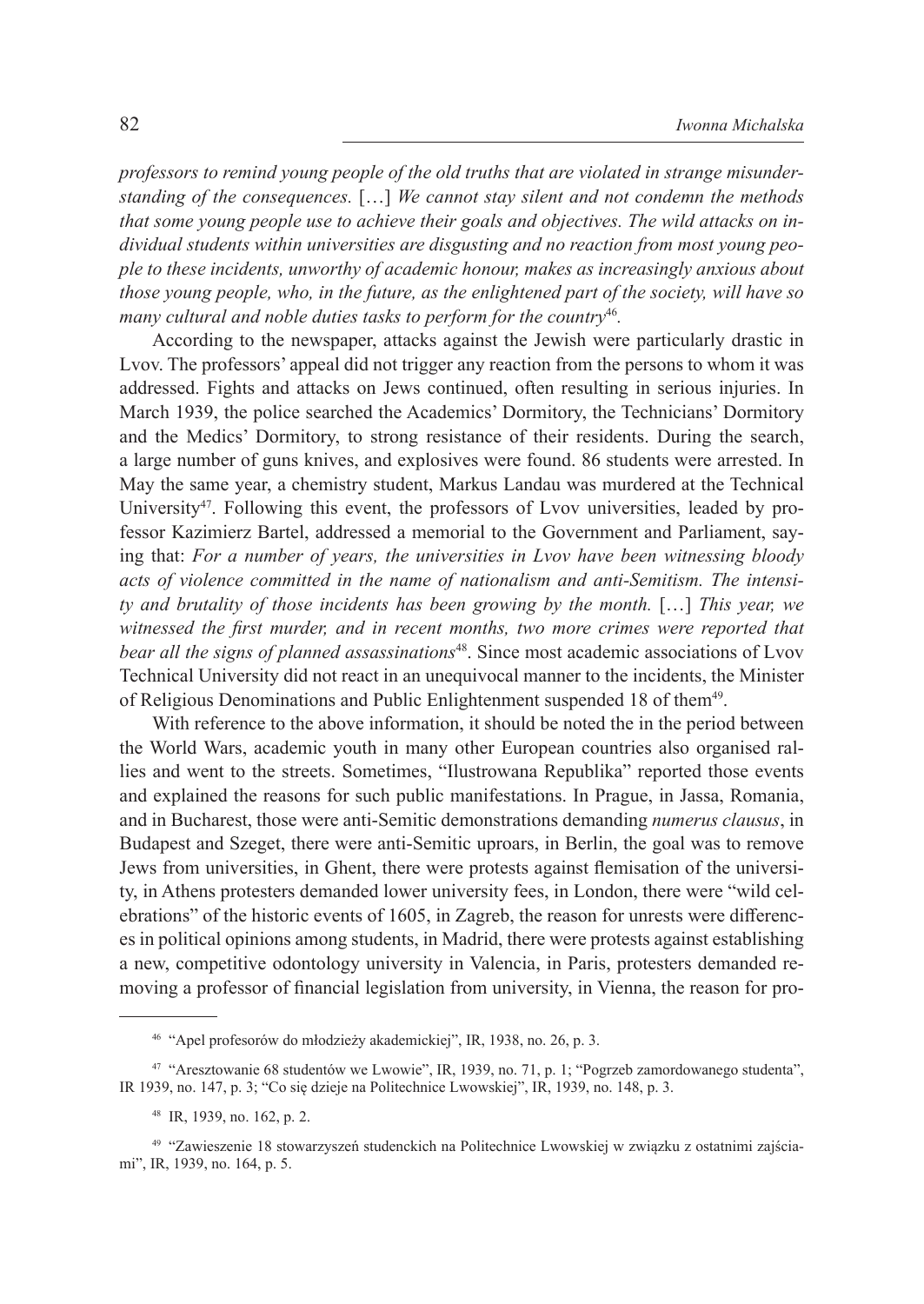tests was the addition of two more terms of studies at the faculty of medicine. These events clearly show that students, apart from defending their rights, also engaged in politics and a large part of them had absorbed the nationalist ideology<sup>50</sup>.

To sum up, it should be noted that the information published by "Ilustrowana Republika", although it gives a certain image of higher education and the academic environment in the period between the World Wars, this image is definitely fragmentary. The newspaper rarely reported the actual work of the universities or the engagement of their communities in studies. This is not surprising, as the newspaper focused on issues that were the priority for its editors, namely events in the local world of science, which resulted in a number of articles trying to promote Łódź as an "academic city", and on affairs that could be the most interesting for the readers, namely unusual behaviour of professors and students.

This article is a monograph that presents an issue reported by a specific newspaper and it proves that periodicals may be a source of knowledge that could be hard to obtain otherwise, and also, it may serve as a material base for broader syntheses of higher education in the history of Poland.

## **Bibliography**

#### Printed sources

"Ilustrowana Republika" 1925–1939.

## Papers

- HRYCEK, M., *Stosunki w łódzkiej prasie okresu międzywojennego. Polemika prasowa na łamach łódzkich dzienników na przykładzie "Głosu Polskiego" i koncernu Republiki*, "Folia Litteraria Polonica" 2011, no. 1.
- MAJ, S., *Studia geofizyczne w Wolnej Wszechnicy Polskiej w Warszawie 1918–1939*, "Przegląd Geofizyczny" 2013, no. 3–4.
- MICHALSKA, I., *Sprawy szkolnictwa nauczycieli i uczniów w łódzkim dzienniku "Ilustrowana Republika" w latach 1925–1939*, "Przegląd Historyczno-Oświatowy" 2017, no. 3–4.

<sup>50</sup> Cf. e.g. "Studenci czescy żądają wprowadzenia " numerus clausus" dla cudzoziemców", IR, 1929, no. 315, p. 3; "Zamkniecie uniwersytetu w Pradze", IR 1929, no. 318, p. 1; "Nowe zaburzenia studentów w Pradze", IR, 1929, no. 321, p. 1; "Strejk studentów w Jassach", IR, 1929, no. 350, p. 3; "Krwawe walki z policją. Uniwersytet w Bukareszcie został zamknięty", IR, 1932, no. 85, p. 1; "Krwawe starcia policji ze studentami. Demonstracje w Budapeszcie i Szegedynie", IR, 1935, no. 322, p. 2; "Krwawe zajścia na uniwersytecie w Berlinie", IR, 1932, no. 180, p. 1; "Awantury studenckie w Atenach", IR, 1929, no. 329, p. 1; "Walka studentów z policją na ulicach Londynu", IR, 1930, no. 305, p. 3; "Strejk studentów w Zagrzebiu", IR, 1933, no. 61, p. 2; "Strejk studentów w Madrycie", IR, 1932, no. 101, p. 2; "Awantury na uniwersytecie w Paryżu", IR, 1936, no. 65, p. 4; *"*Demonstracje studentów w Wiedniu trwają", IR, 1937, no. 329, p. 4.